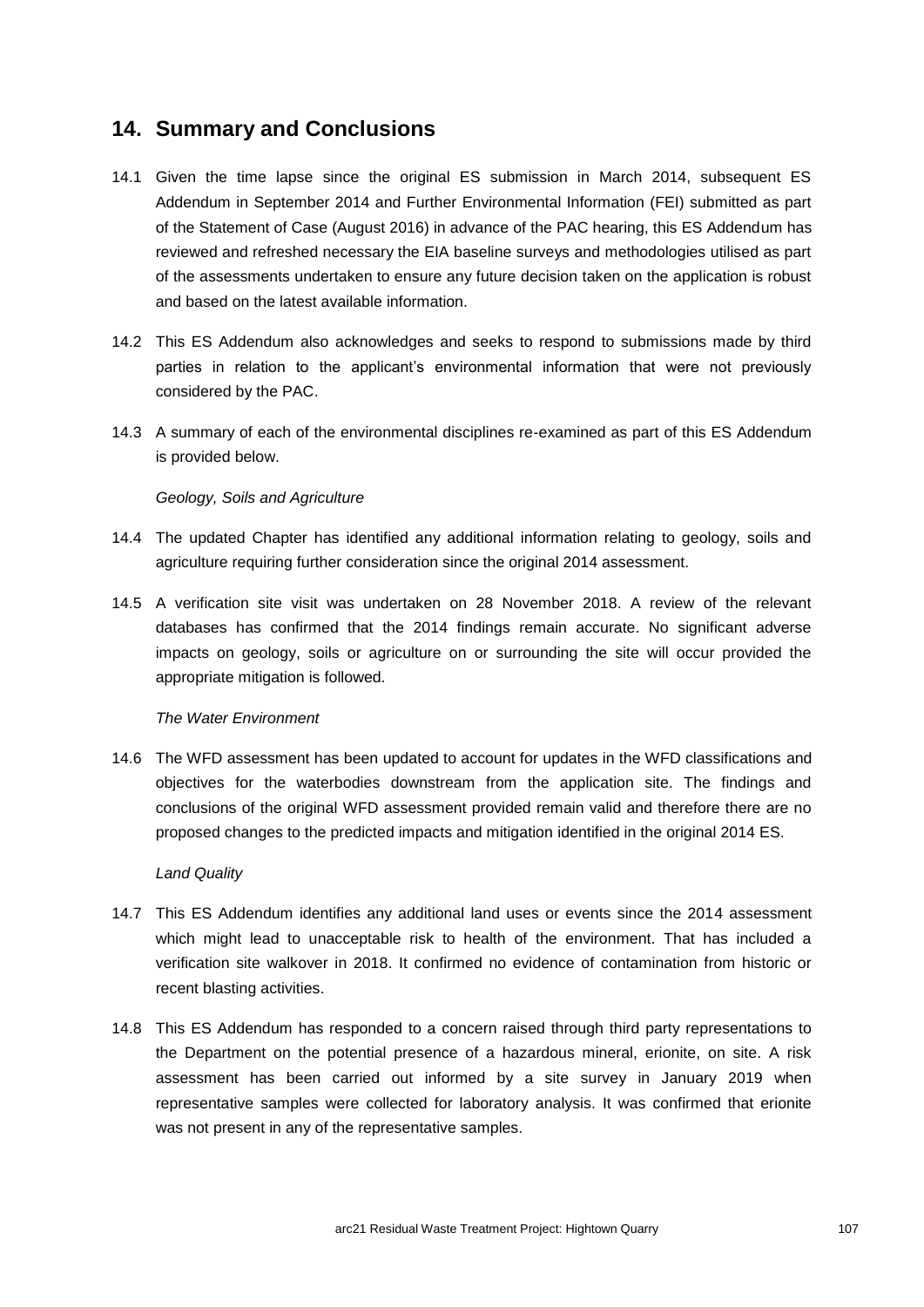- 14.9 Notwithstanding that, a further precautionary approach has been adopted for the management of dust generation during construction works and additional precautionary mtigiation measures included within the Construction Management Plan.
- 14.10 In conclusion all samples for soil and water laboratory testing remain below the generic assessment criteria and the conclusions in respect of land quality in the original 2014 ES remain valid.

*Ecology*

- 14.11 An updated site assessment was undertaken in October 2018 which confirms that there has been no material change in the habitats and features present on site.
- 14.12 As the surveys employed to inform the FEI (submitted in August 2016) remain consistent with the NIEA specific survey requirements published in February 2017, it is considered the specific survey and assessment work undertaken to inform the FEI in August 2016 remains valid and robust.
- 14.1 As a result of the recent CJEU ruling it is necessary to give additional consideration to the application of the legal tests contained at Regulation 43 of the Habitats Regulations. Further detail in relation to this CJEU ruling and the tests under Regulation 43(1) of the Habitats Regulations are considered within the shadow Habitat Regulations Assessment provided.
- 14.2 The conclusion drawn from undertaking this assessment in light of the recent CJEU ruling is that the proposals would not give rise to an adverse effect on the integrity of the relevant designated sites, when the proposed development is considered either alone or in combination with other plans or projects.

### *Landscape and Visual Impact*

- 14.3 A further comprehensive landscape and visual appraisal has been carried out in 2018 to update the appraisal of the application site, the description of the character of the surrounding landscape and views towards the application site.
- 14.4 The 2018 visual appraisal involved revisiting the locations identified during the 2013 assessment, as set out in the visual appraisal section of the original ES Chapter 10. Physical changes include:
	- the development of a Solar Array at Sealstown Road;
	- extension of Blackrock residential development;
	- completion of Cashelton Manor residential development on Upper Hightown Road; and
	- erection of a wind turbine north of Boghill Road.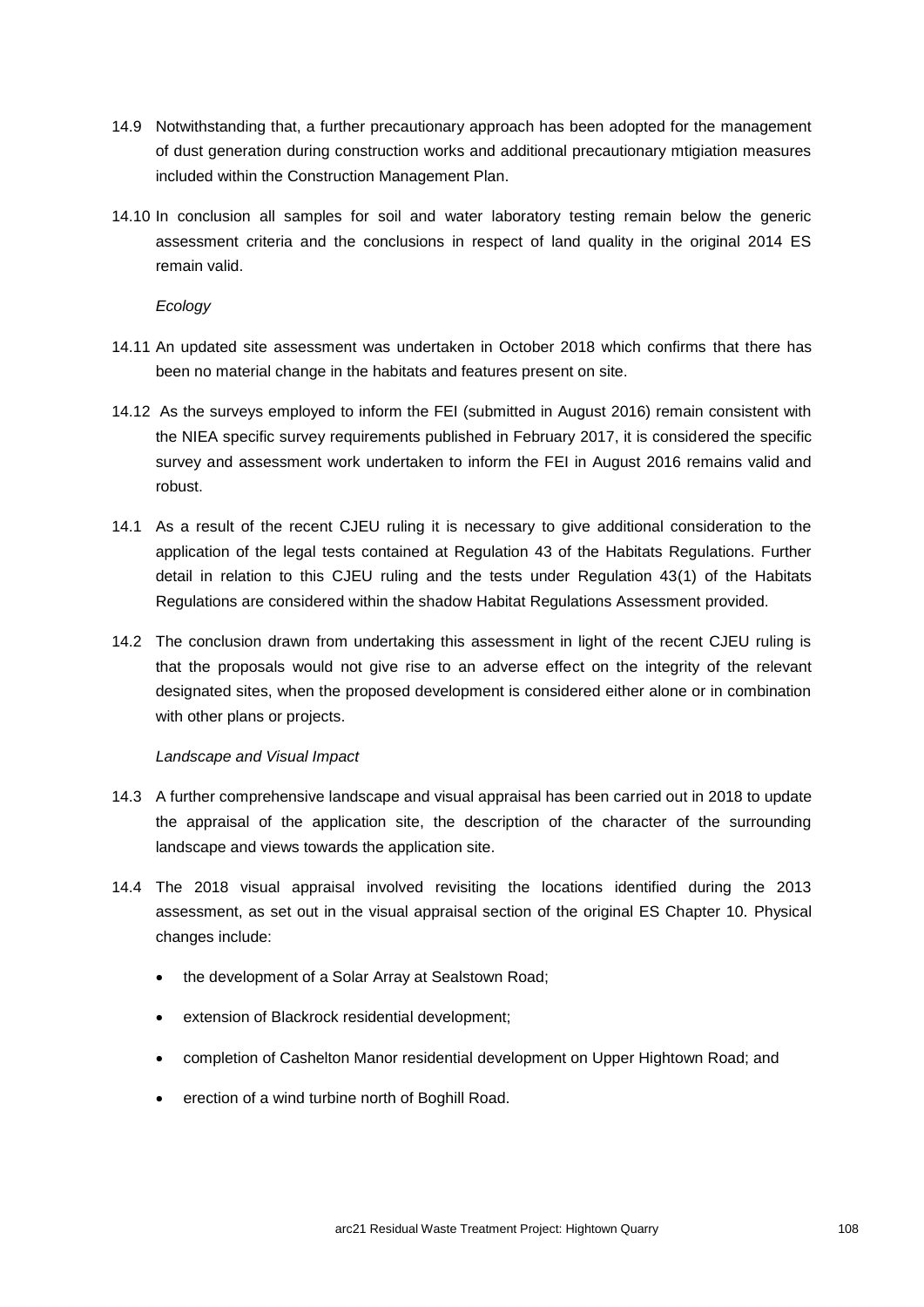- 14.5 The conclusions of the original ES chapter and subsequent landscape and visual submissions remain broadly valid, the only changes since being as a result of the increasing influence of infrastructure and urbanisation in the landscape surrounding the application site.
- 14.6 This does not affect the significance of effects on features, character or views in relation to the proposed development alone and the submitted original ES Chapter 10 remains an assessment of the scenario of maximum significance of effects of the proposed development.
- 14.7 In relation to the proposed landscape strategy for the proposed development, the proposals for Boghill Road have developed since the submission of the original ES as described in the 2014 ES Addendum and as set out in the updated landscape proposals plans. The latest revisions to the Boghill Road landscape proposals include for a response to DfI Roads comments (11 March 2015) on the arrangement of vegetation in relation to fencing.
- 14.8 The principal change from the previous proposals is the arrangement of the stock-proof fence and hedgerow planting, with the fence located on the highway side of the hedgerow as required. The previous assessment of the road proposals with regard to landscape character, assessment of effects on landscape features and assessment of effects on visual receptors remain as per the original ES chapter/

### *Cultural Heritage*

- 14.9 Following a review of the DfC HED database, five additional features of cultural heritage interest have been identified within 1km of the proposed development.
- 14.10 All additional features are outside the proposed development site and will not be impacted upon due to the proposed works. The findings and recommendations included in the original ES therefore remain valid.

## *Transport*

- 14.11 As part of the 2019 review of the original TA, the following was undertaken as part of this ES Addendum:
	- New traffic data was collected at all junctions previously surveyed on 22<sup>nd</sup> November 2018 from 07:30 to 09:30 and 16:30 to 18:30;
	- DfI Roads were contacted to identify if any new committed developments should be included in the update; and
	- The PSNI were contacted to obtain new road traffic accident data for the period 2015 2018.
- 14.12 The background traffic recorded at the time of the 2016 and 2018 traffic surveys was slightly higher when compared against the observed traffic levels in the original 2014 assessment. It is likely that the changes in base traffic are a result of committed developments (Blackrock and Hightown Road) being constructed and occupied.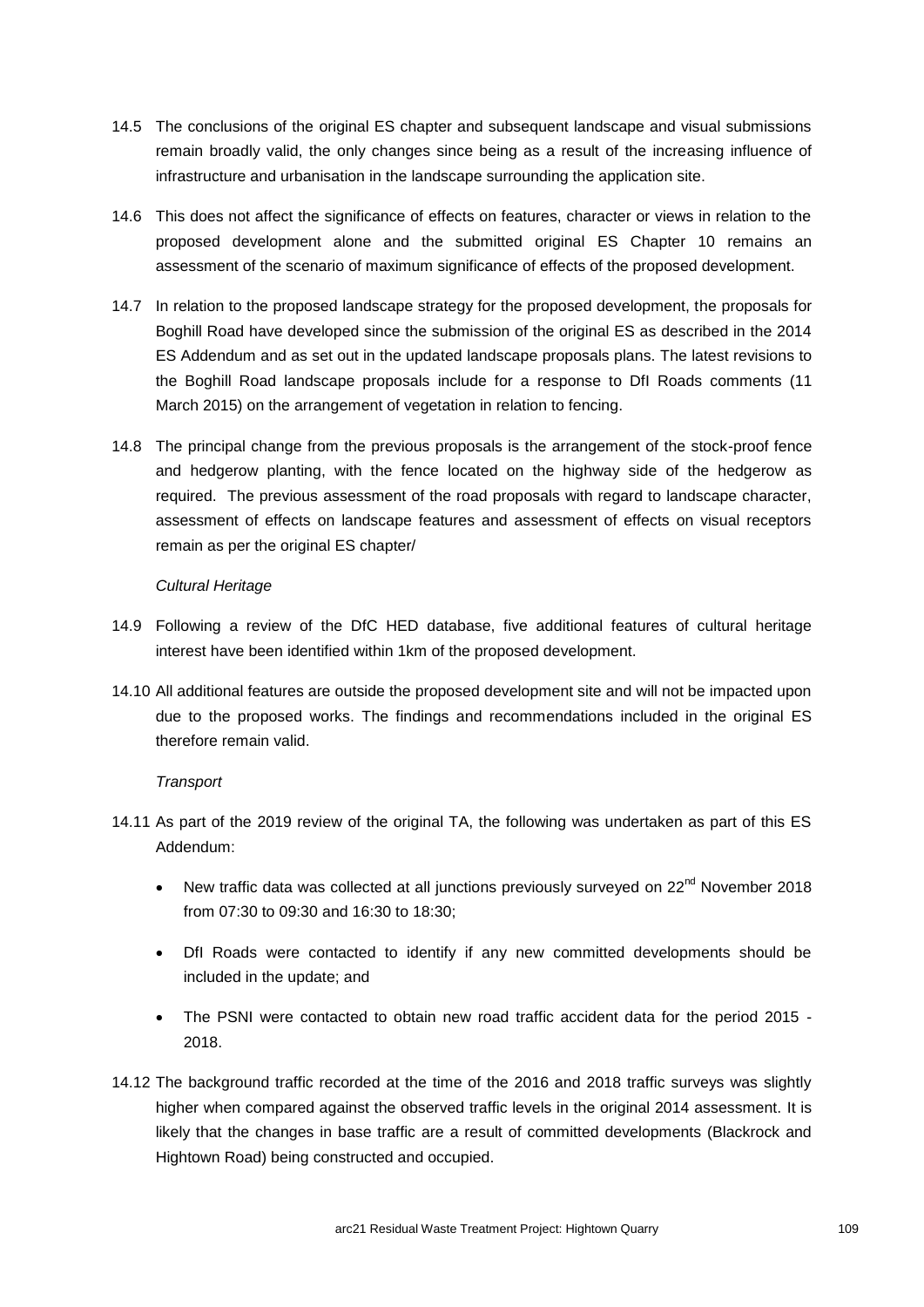- 14.13 The original approved TA and the 2016 Transport FEI prepared for examination at the PAC hearing had made allowances for these committed developments. DfI Roads who have confirmed that no new committed developments need to be considered in addition to those assessed as part of the original approved TA.
- 14.14 For robustness however and to reflect the difficulty in confirming accurately the degree of build out of these developments, the original assumptions/volumes for committed developments have been retained. The effect will be to have higher traffic volumes included in the traffic modelling due to a degree of double counting but this will provide a safety margin in the assessment.
- 14.15 Previously, an opening year of 2018 and design year of 2028 and 2033 were used as part of the traffic impact assessment. Given that new traffic surveys were collected as part of the 2019 TA Review, these assessment years were updated as follows:
	- Opening Year = 2023; and
	- Design Years = 2033 and 2038.
- 14.16 The 2019 TA Review re-endorses the conclusion of the original TA's Traffic Impact assessment and the subsequent 2016 FEI in that only two junctions (Hydepark Road/Boghill Road and Hydepark Road/Hightown Road) exceed the 5% threshold required to undertake detailed analysis to determine their operational performance without and with development traffic.
- 14.17 Based on the 2019 review, it is considered that the conclusions within Chapter 12 of the original EIA submission that potential operational impacts associated with the development are not significant and are localised in their area of influence is unchanged and remains valid.
- 14.18 The original Transport Chapter also noted that although there will be an increase of operational traffic to the site, the junction operational assessment indicated that the junctions perform within sufficient capacity threshold limits. The 2019 TA Review revisited the traffic modelling and this conclusion remains valid.
- 14.19 The 2016 Review and the 2019 TA Review found that the latest accident data at the time of review is generally consistent with the accident levels presented previously and it is therefore considered reasonable to conclude that the findings of the approved TA in relation to road safety remain valid.

### *Noise*

14.20 The Noise Impact Assessment has been revisited to take into account changes to relevant assessment methodology guidance; undertake updated background noise surveys due to the passage of time; consider the noise impacts of the latest available traffic flows on the local road network for the revised opening year of 2023 and consider any additional cumulative assessment required in respect of consented wind turbines.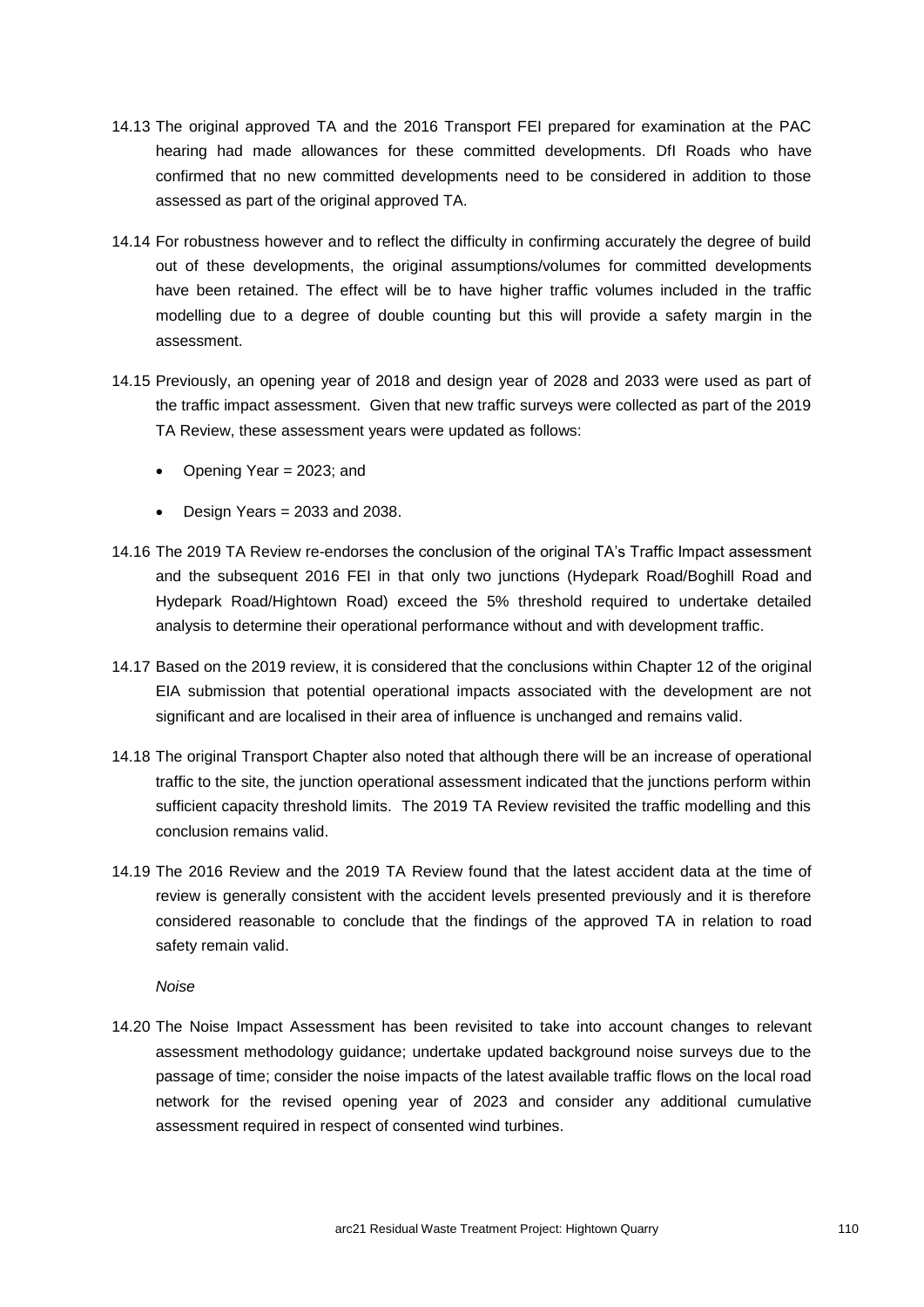14.21 This re-assessment concludes that the operational noise of the proposed scheme remains as per the previous conclusions identified in ES Chapter 13 Noise.

*Air Quality*

- 14.22 The Air Quality Impact Assessment has also been revisited to take into account the new operation commencement date of 2023, any changes in future background concentrations and the latest available traffic flows.
- 14.23 This re-assessment concludes that the findings of the original ES remain valid.

#### *Climatic Factors*

- 14.24 The updated Chapter revisits the WRATE assessment previously carried out to account for the latest available software version of the WRATE tool. With the exception of the opening year of the proposed development (updated to 2023), all other input parameters and assumptions have remained unchanged.
- 14.25 The results of the updated WRATE assessment conclude that the net benefit remains the same and that across all other indicators there is an overall net benefit to the environment with the exception of eutrophication as before.
- 14.26 This Chapter also responds to a third party representation enclosing a report produced by United Kingdom Without Incineration Network entitled "Evaluation of the climate change impacts of waste incineration in the United Kingdom" (UKWIN, 2018). For the reasons outlined in full at Appendix 11.2, this report cannot be considered as an objective assessment of the climate change impacts of incineration.

### *Population/Socio-Economic Impacts*

- 14.1 This Chapter has revisited the assessments previously carried out to consider any changes in baseline economic and health related conditions.
- 14.2 A review of the Economic Impact Study carried out in original 2014 study has been undertaken and concludes that the most up-to-date data does not significantly alter the basis of the assessment or the robustness of the conclusions of the previous study.
- 14.3 The forecasts are not materially different from those in the original assessment. It is still expected that Northern Ireland will experience subdued employment growth over the forecast period, but this is now expected to be accompanied with lower real wages and slower wage growth. Consequently, multi-million-pound investments by the private sector are just as important now (if not more so) than when the original study was undertaken.
- 14.4 A review of the Health Impact Assessment carried out in 2014 has been undertaken which also responds to two third party representations received in relation to health, specifically the alleged presence of erionite on the Hightown Quarry site and the toxicity of incineration.